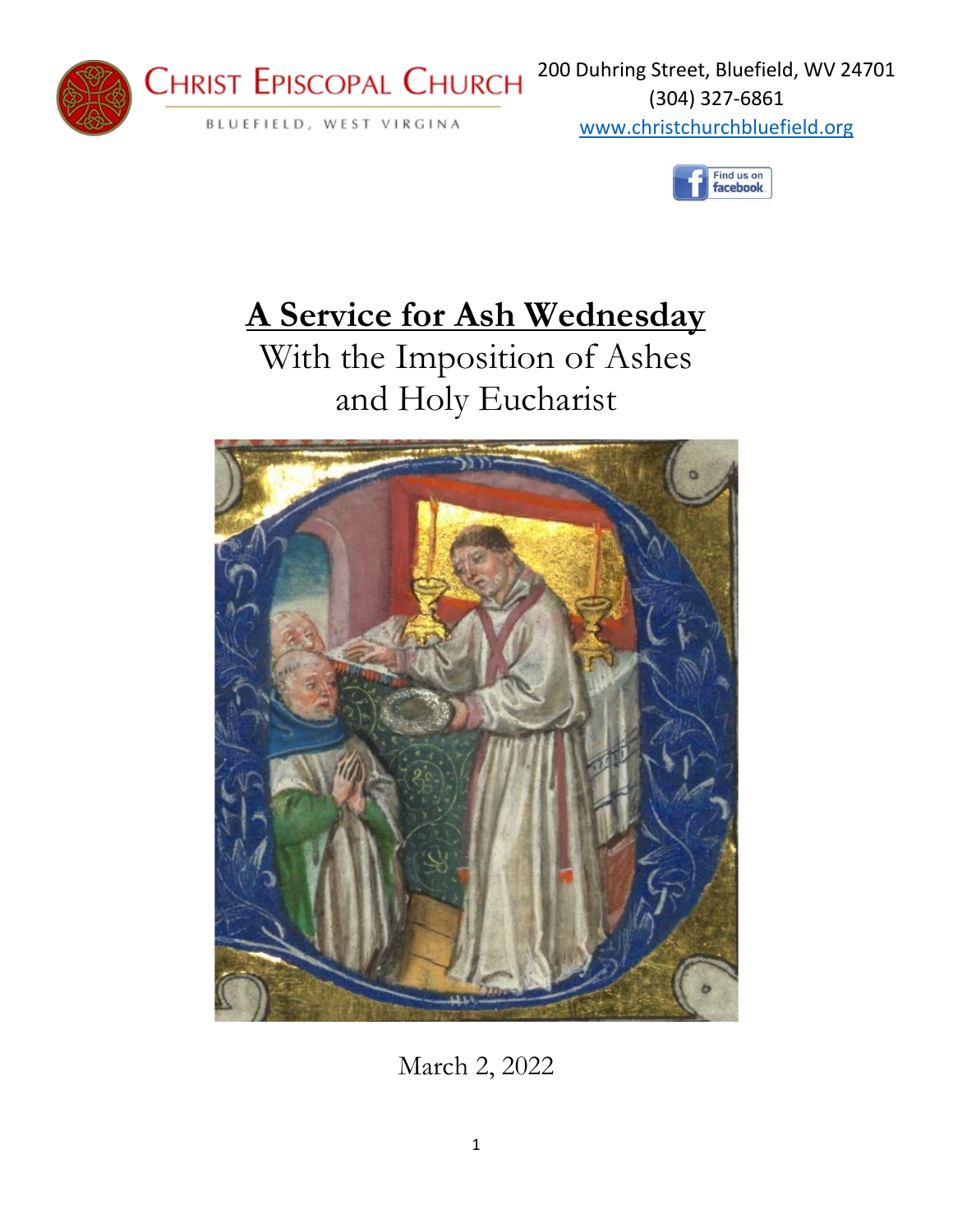## *Prelude*

*The Altar Party will make their way to the altar in a silent procession. Celebrant The Lord be with you. People And also with you.*

# Let us pray.

Almighty and everlasting God, you hate nothing you have made and forgive the sins of all who are penitent: Create and make in us new and contrite hearts, that we, worthily lamenting our sins and acknowledging our wretchedness, may obtain of you, the God of all mercy, perfect remission and forgiveness; through Jesus Christ our Lord, who lives and reigns with you and the Holy Spirit, one God, for ever and ever. *Amen.*

# **The Lessons**

A Reading from the Prophet Joel*Joel 2:1-2,12-17* Blow the trumpet in Zion; sound the alarm on my holy mountain! Let all the inhabitants of the land tremble, for the day of the Lord is coming, it is near- a day of darkness and gloom, a day of clouds and thick darkness! Like blackness spread upon the mountains a great and powerful army comes; their like has never been from of old, nor will be again after them in ages to come.

Yet even now, says the Lord, return to me with all your heart, with fasting, with weeping, and with mourning; rend your hearts and not your clothing. Return to the Lord, your God, for he is gracious and merciful, slow to anger, and abounding in steadfast love, and relents from punishing.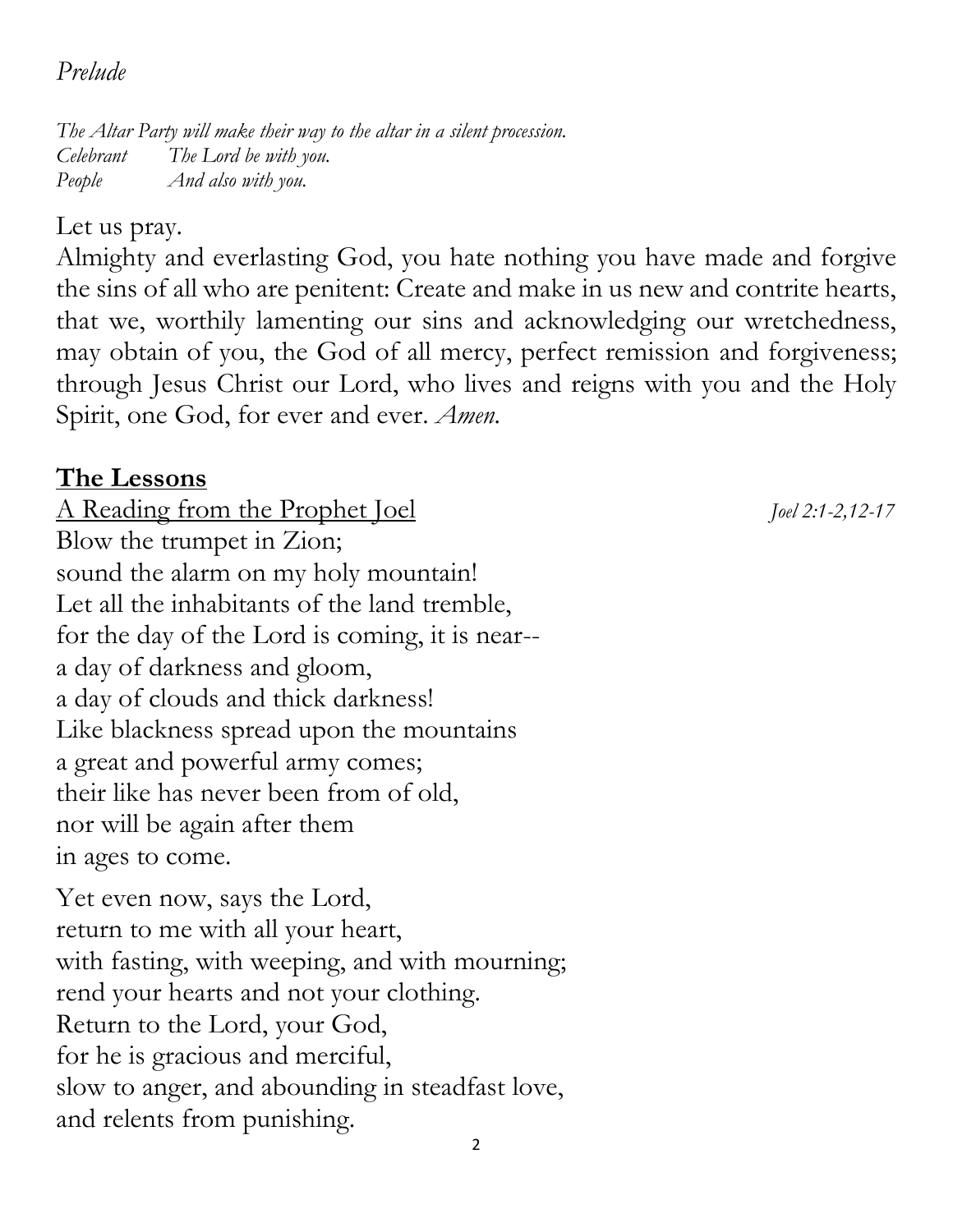Who knows whether he will not turn and relent, and leave a blessing behind him, a grain offering and a drink offering for the Lord, your God?

Blow the trumpet in Zion; sanctify a fast; call a solemn assembly; gather the people. Sanctify the congregation; assemble the aged; gather the children, even infants at the breast. Let the bridegroom leave his room, and the bride her canopy.



Between the vestibule and the altar let the priests, the ministers of the Lord, weep. Let them say, "Spare your people, O Lord, and do not make your heritage a mockery, a byword among the nations. Why should it be said among the peoples, `Where is their God?'"

The word of the Lord. *People* Thanks be to God.

*We will read the Psalm together, in unison.*

- 8. The Lord is full of compassion and mercy, slow to anger and of great kindness.
- 9. He will not always accuse us, nor will he keep his anger for ever.
- 10. He has not dealt with us according to our sins, nor rewarded us according to our wickedness.

The Psalm Psalm 103:8-14 *Benedic, anima mea*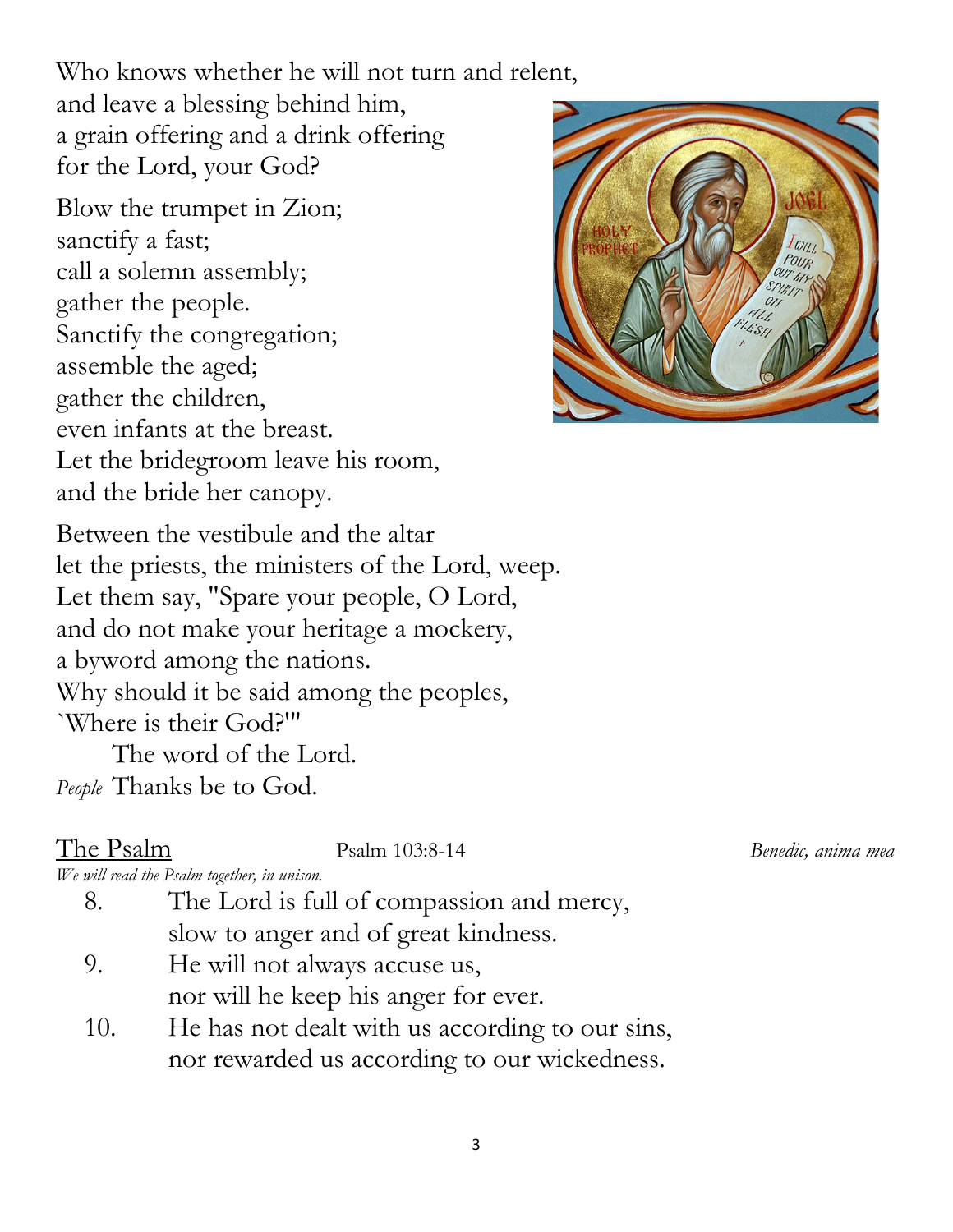- 11. For as the heavens are high above the earth, so is his mercy great upon those who fear him.
- 12. As far as the east is from the west, so far has he removed our sins from us.
- 13. As a father cares for his children, so does the Lord care for those who fear him.
- 14. For he himself knows whereof we are made; he remembers that we are but dust.



A Reading from Paul's Second Letter to the Corinthians *2 Corinthians 5:20b-6:10* We entreat you on behalf of Christ, be reconciled to God. For our sake he made him to be sin who knew no sin, so that in him we might become the righteousness of God.

As we work together with him, we urge you also not to accept the grace of God in vain. For he says,

"At an acceptable time I have listened to you,

and on a day of salvation I have helped you."

See, now is the acceptable time; see, now is the day of salvation! We are putting no obstacle in anyone's way, so that no fault may be found with our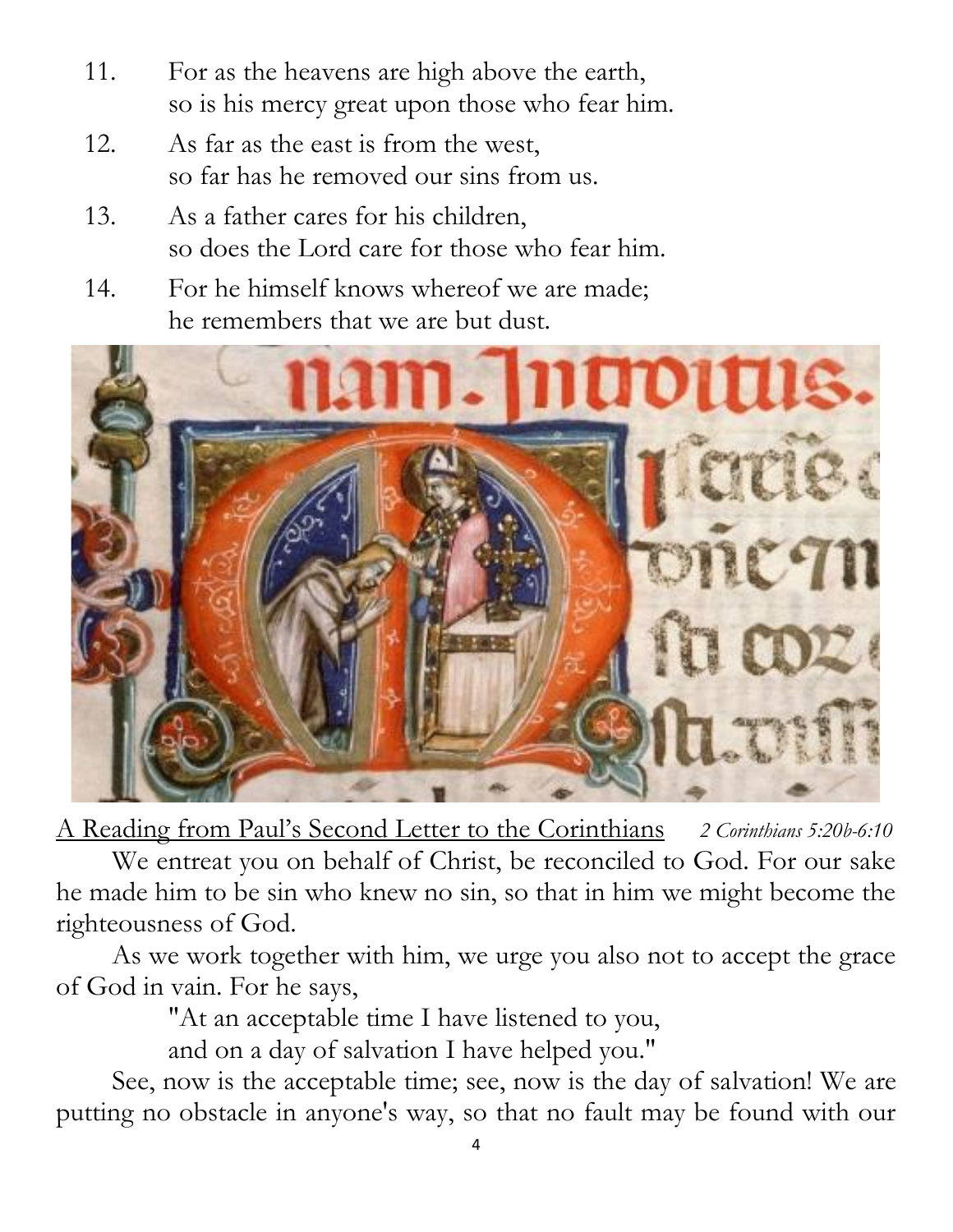ministry, but as servants of God we have commended ourselves in every way: through great endurance, in afflictions, hardships, calamities, beatings, imprisonments, riots, labors, sleepless nights, hunger; by purity, knowledge, patience, kindness, holiness of spirit, genuine love, truthful speech, and the power of God; with the weapons of righteousness for the right hand and for the left; in honor and dishonor, in ill repute and good repute. We are treated as impostors, and yet are true; as unknown, and yet are well known; as dying, and see-- we are alive; as punished, and yet not killed; as sorrowful, yet always rejoicing; as poor, yet making many rich; as having nothing, and yet possessing everything.

The word of the Lord. *People* Thanks be to God.

## The Gospel *Matthew 6:1-6,16-21*

*Celebrant* The Holy Gospel of our Lord Jesus Christ according to Matthew. *People* Glory to you, Lord Christ.

Jesus said, "Beware of practicing your piety before others in order to be seen by them; for then you have no reward from your Father in heaven.

"So whenever you give alms, do not sound a trumpet before you, as the hypocrites do in the synagogues and in the streets, so that they may be praised by others. Truly I tell you, they have received their reward. But when you give alms, do not let your left hand know what your right hand is doing, so that your alms may be done in secret; and your Father who sees in secret will reward you.

"And whenever you pray, do not be like the hypocrites; for they love to stand and pray in the synagogues and at the street corners, so that they may be seen by others. Truly I tell you, they have received their reward. But whenever you pray, go into your room and shut the door and pray to your Father who is in secret; and your Father who sees in secret will reward you.

"And whenever you fast, do not look dismal, like the hypocrites, for they disfigure their faces so as to show others that they are fasting. Truly I tell you, they have received their reward. But when you fast, put oil on your head and wash your face, so that your fasting may be seen not by others but by your Father who is in secret; and your Father who sees in secret will reward you.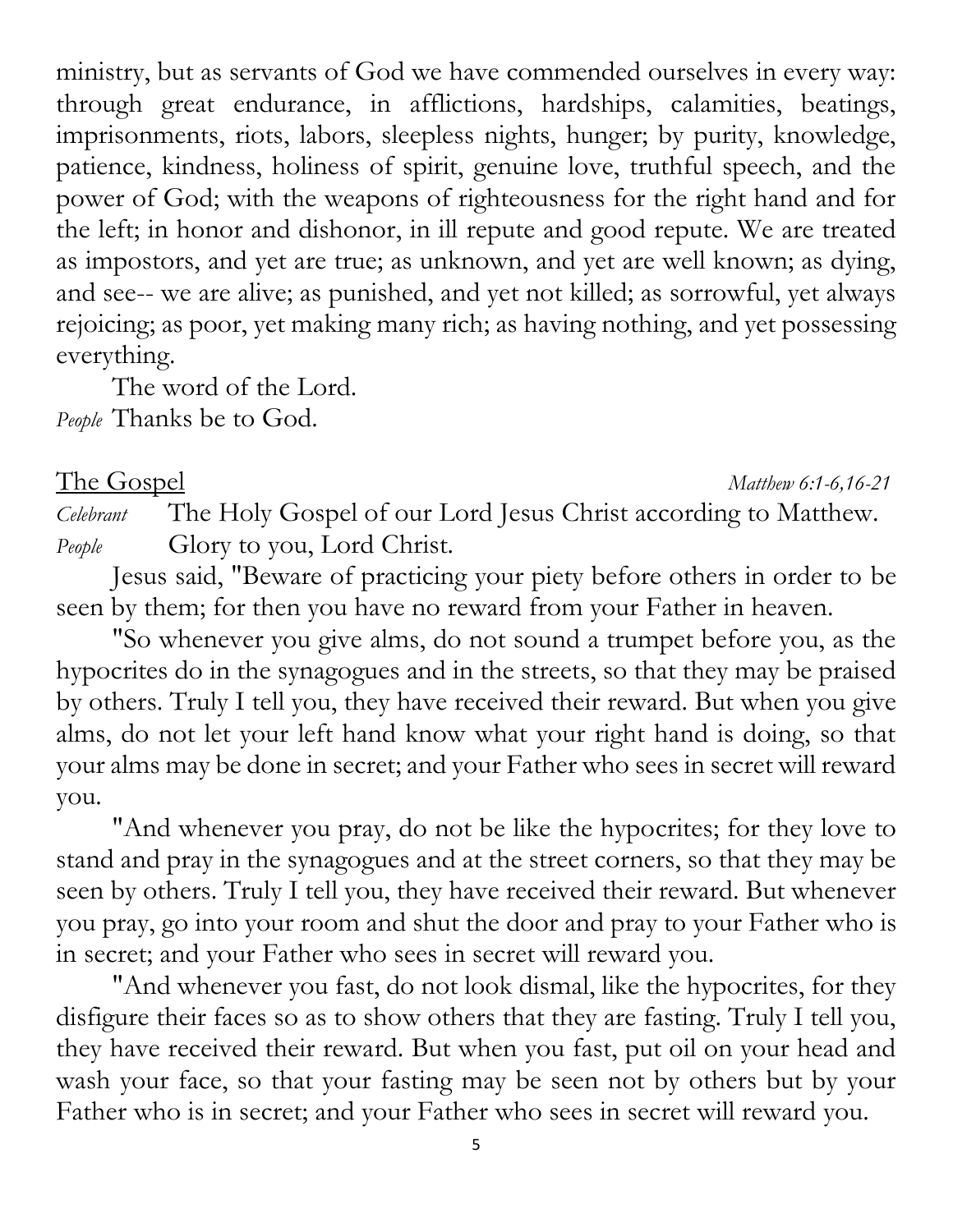"Do not store up for yourselves treasures on earth, where moth and rust consume and where thieves break in and steal; but store up for yourselves treasures in heaven, where neither moth nor rust consumes and where thieves do not break in and steal. For where your treasure is, there your heart will be also."

The Gospel of the Lord. *People* Praise to you, Lord Christ.

## The Sermon



# **The Invitation to a Holy Lent**

*After the Sermon, all stand, and the Celebrant invites the people to the observance of a holy Lent, saying*

Dear People of God: The first Christians observed with great devotion the days of our Lord's passion and resurrection, and it became the custom of the Church to prepare for them by a season of penitence and fasting. This season of Lent provided a time in which converts to the faith were prepared for Holy Baptism. It was also a time when those who, because of notorious sins, had been separated from the body of the faithful were reconciled by penitence and forgiveness, and restored to the fellowship of the Church. Thereby, the whole congregation was put in mind of the message of pardon and absolution set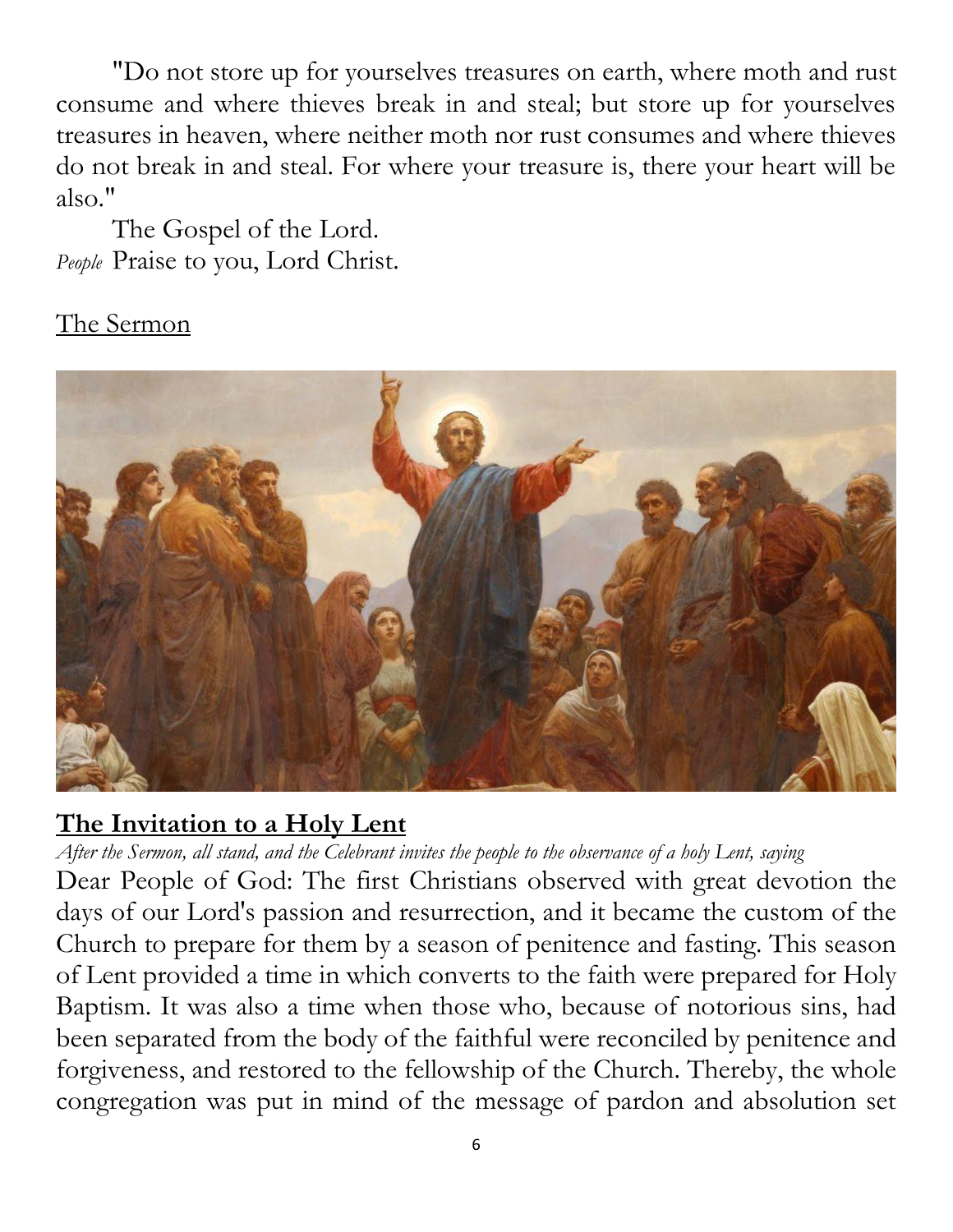forth in the Gospel of our Savior, and of the need which all Christians continually have to renew their repentance and faith.

I invite you, therefore, in the name of the Church, to the observance of a holy Lent, by self-examination and repentance; by prayer, fasting, and self-denial; and by reading and meditating on God's holy Word. And, to make a right beginning of repentance, and as a mark of our mortal nature, let us now kneel before the Lord, our maker and redeemer.

*Silence is then kept for a time, all kneeling.*

## *the Celebrant says the following prayer*

Almighty God, you have created us out of the dust of the earth: Grant that these ashes may be to us a sign of our mortality and penitence, that we may remember that it is only by your gracious gift that we are given everlasting life; through Jesus Christ our Savior. *Amen.*



*The ashes are imposed with the following words*

Remember that you are dust, and to dust you shall return.

*The following Psalm is then said by all*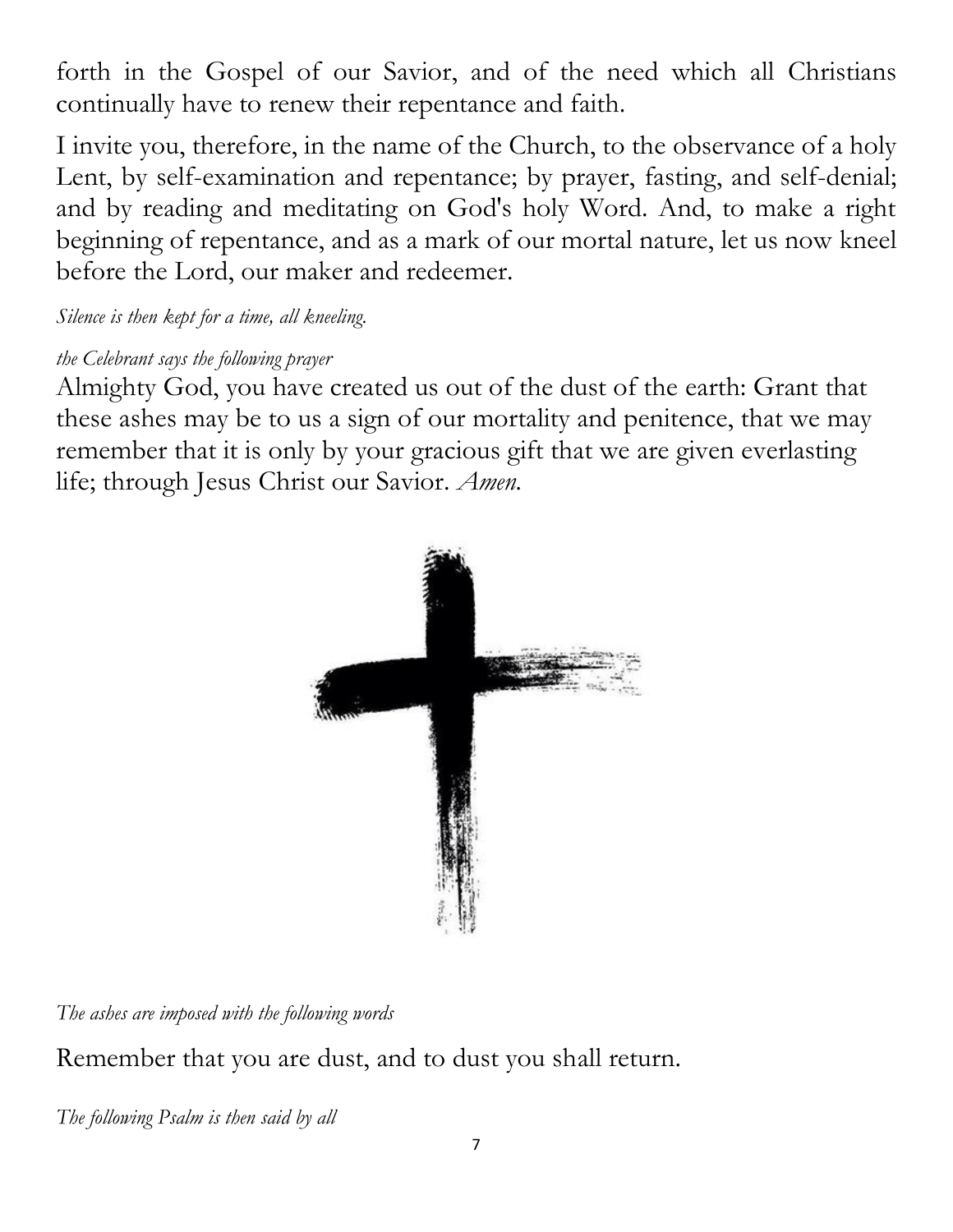- 1. Have mercy on me, O God, according to your loving-kindness; in your great compassion blot out my offenses.
- 2. Wash me through and through from my wickedness and cleanse me from my sin.
- 3. For I know my transgressions, and my sin is ever before me.
- 4. Against you only have I sinned and done what is evil in your sight.
- 5. And so you are justified when you speak and upright in your judgment
- 6. Indeed, I have been wicked from my birth, a sinner from my mother's womb.
- 7. For behold, you look for truth deep within me, and will make me understand wisdom secretly.
- 8. Purge me from my sin, and I shall be pure; wash me, and I shall be clean indeed.
- 9. Make me hear of joy and gladness, that the body you have broken may rejoice.
- 10. Hide your face from my sins and blot out all my iniquities.
- 11. Create in me a clean heart, O God, and renew a right spirit within me.
- 12. Cast me not away from your presence and take not your holy Spirit from me.
- 13. Give me the joy of your saving help again and sustain me with your bountiful Spirit.
- 14. I shall teach your ways to the wicked, and sinners shall return to you.
- 15. Deliver me from death, O God, and my tongue shall sing of your righteousness, O God of my salvation.
- 16. Open my lips, O Lord, and my mouth shall proclaim your praise.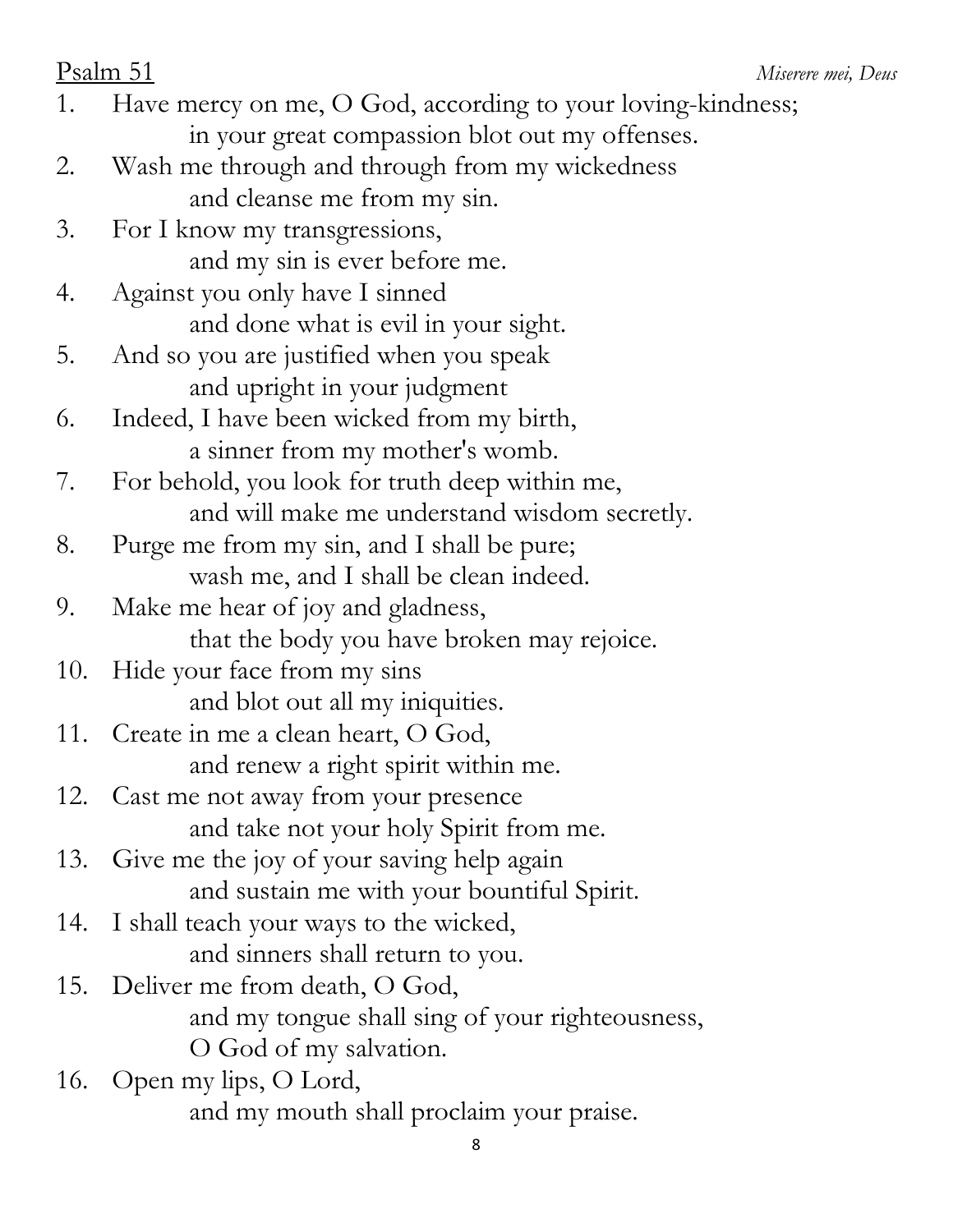17. Had you desired it, I would have offered sacrifice; but you take no delight in burnt-offerings.

18. The sacrifice of God is a troubled spirit; a broken and contrite heart, O God, you will not despise.

# **Litany of Penitence**

*The Celebrant and People together, all kneeling*

Most holy and merciful Father: We confess to you and to one another, and to the whole communion of saints in heaven and on earth, that we have sinned by our own fault in thought, word, and deed; by what we have done, and by what we have left undone.

# *The Celebrant continues*

We have not loved you with our whole heart, and mind, and strength. We have not loved our neighbors as ourselves. We have not forgiven others, as we have been forgiven.

 *Have mercy on us, Lord.*

We have been deaf to your call to serve, as Christ served us.

We have not been true to the mind of Christ.

We have grieved your Holy Spirit.

*Have mercy on us, Lord.*

We confess to you, Lord, all our past unfaithfulness: the pride, hypocrisy, and impatience of our lives,

*We confess to you, Lord.*

Our self-indulgent appetites and ways, and our exploitation of other people, *We confess to you, Lord.*

Our anger at our own frustration, and our envy of those more fortunate than ourselves,

*We confess to you, Lord.*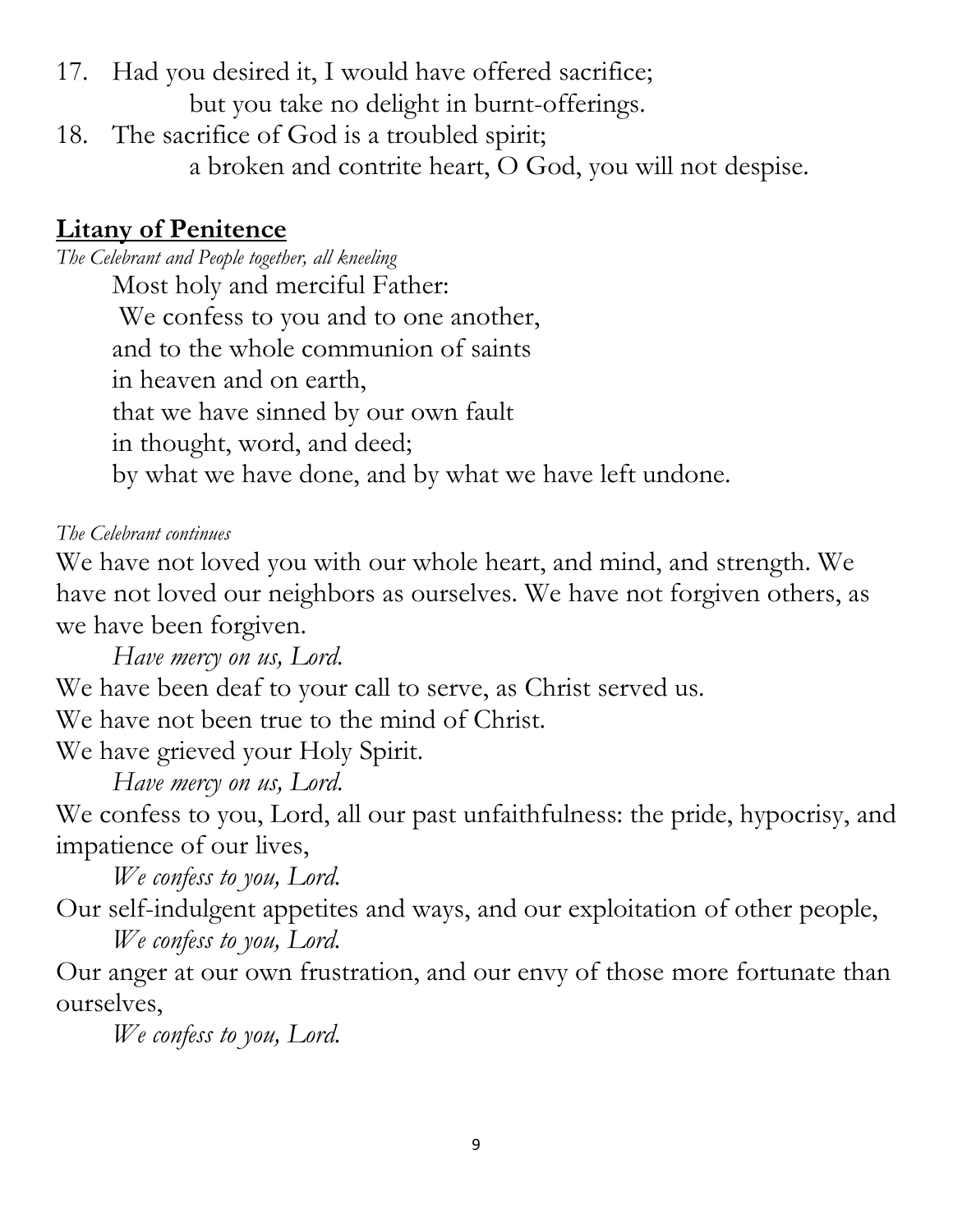Our intemperate love of worldly goods and comforts, and our dishonesty in daily life and work,

*We confess to you, Lord.*

Our negligence in prayer and worship, and our failure to commend the faith that is in us,

*We confess to you, Lord.*

Accept our repentance, Lord, for the wrongs we have done:

for our blindness to human need and suffering, and our indifference to injustice and cruelty,

*Accept our repentance, Lord*.

For all false judgments, for uncharitable thoughts toward our neighbors, and for our prejudice and contempt toward those who differ from us,

*Accept our repentance, Lord*.

For our waste and pollution of your creation, and our lack of concern for those who come after us,

*Accept our repentance, Lord.*

Restore us, good Lord, and let your anger depart from us;

*Favorably hear us, for your mercy is great.*

Accomplish in us the work of your salvation,

*That we may show forth your glory in the world.*

By the cross and passion of your Son our Lord,

*Bring us with all your saints to the joy of his resurrection.*

*The Bishop, if present, or the Priest, stands and, facing the people, says*

Almighty God, the Father of our Lord Jesus Christ, who desires not the death of sinners, but rather that they may turn from their wickedness and live, has given power and commandment to his ministers to declare and pronounce to his people, being penitent, the absolution and remission of their sins. He pardons and absolves all those who truly repent, and with sincere hearts believe his holy Gospel.

Therefore, we beseech him to grant us true repentance and his Holy Spirit, that those things may please him which we do on this day, and that the rest of our life hereafter may be pure and holy, so that at the last we may come to his eternal joy; through Jesus Christ our Lord. *Amen.*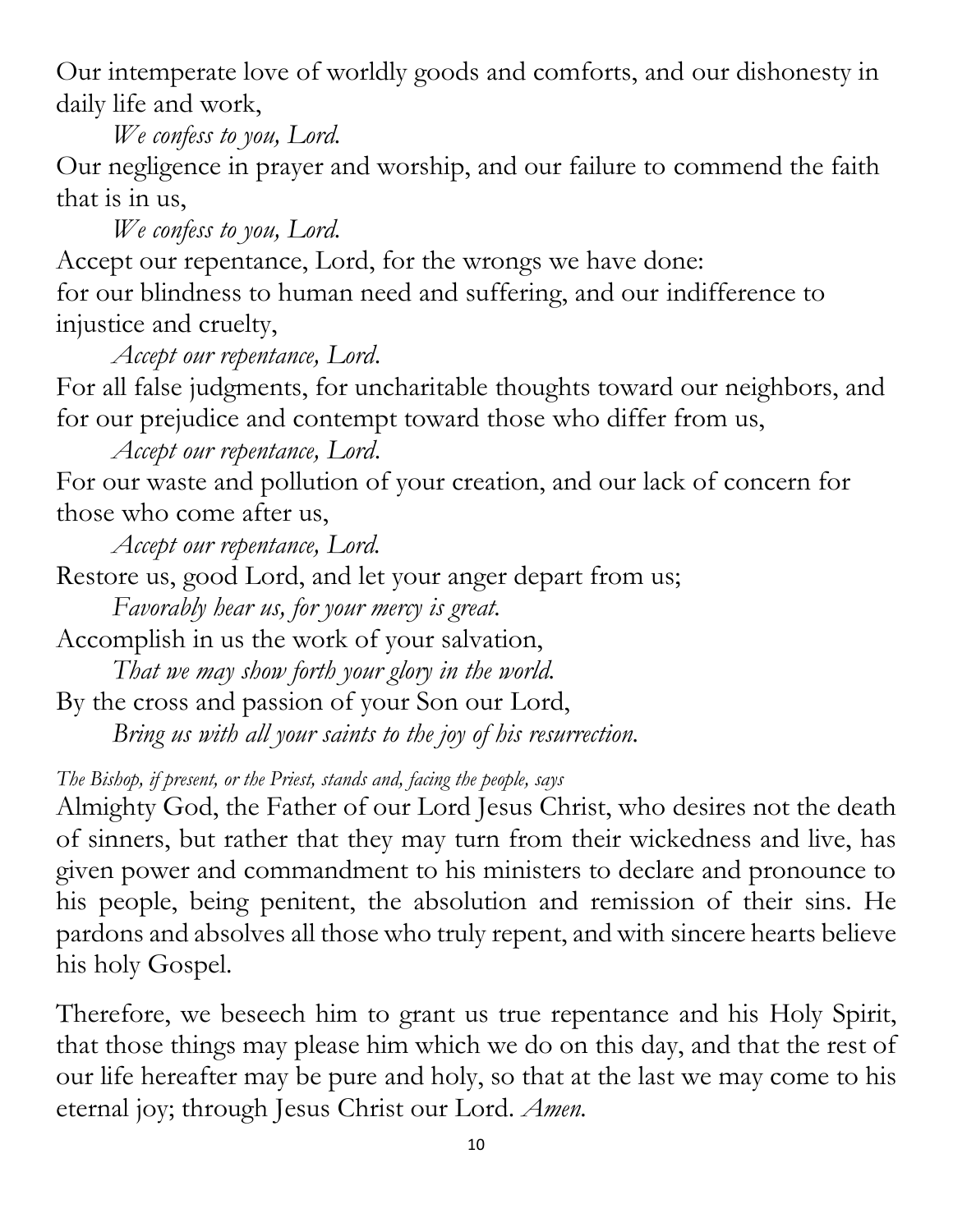

# **The Peace**

*Celebrant* The peace of the Lord be always with you. *People* And also with you.

*At this time we will greet those around us in the name of the Lord. Please refrain from physical touch during this time so as to ensure proper social distancing for all members of the congregation. Thank you.* 

# **The Great Thanksgiving**

Eucharistic Prayer A

*The people remain standing. The Celebrant, whether bishop or priest, faces them and says*

*Celebrant*The Lord be with you.

*People* And also with you.

*Celebrant* Lift up your hearts.

*People* We lift them to the Lord.

*Celebrant* Let us give thanks to the Lord our God.

*People* It is right to give God thanks and praise.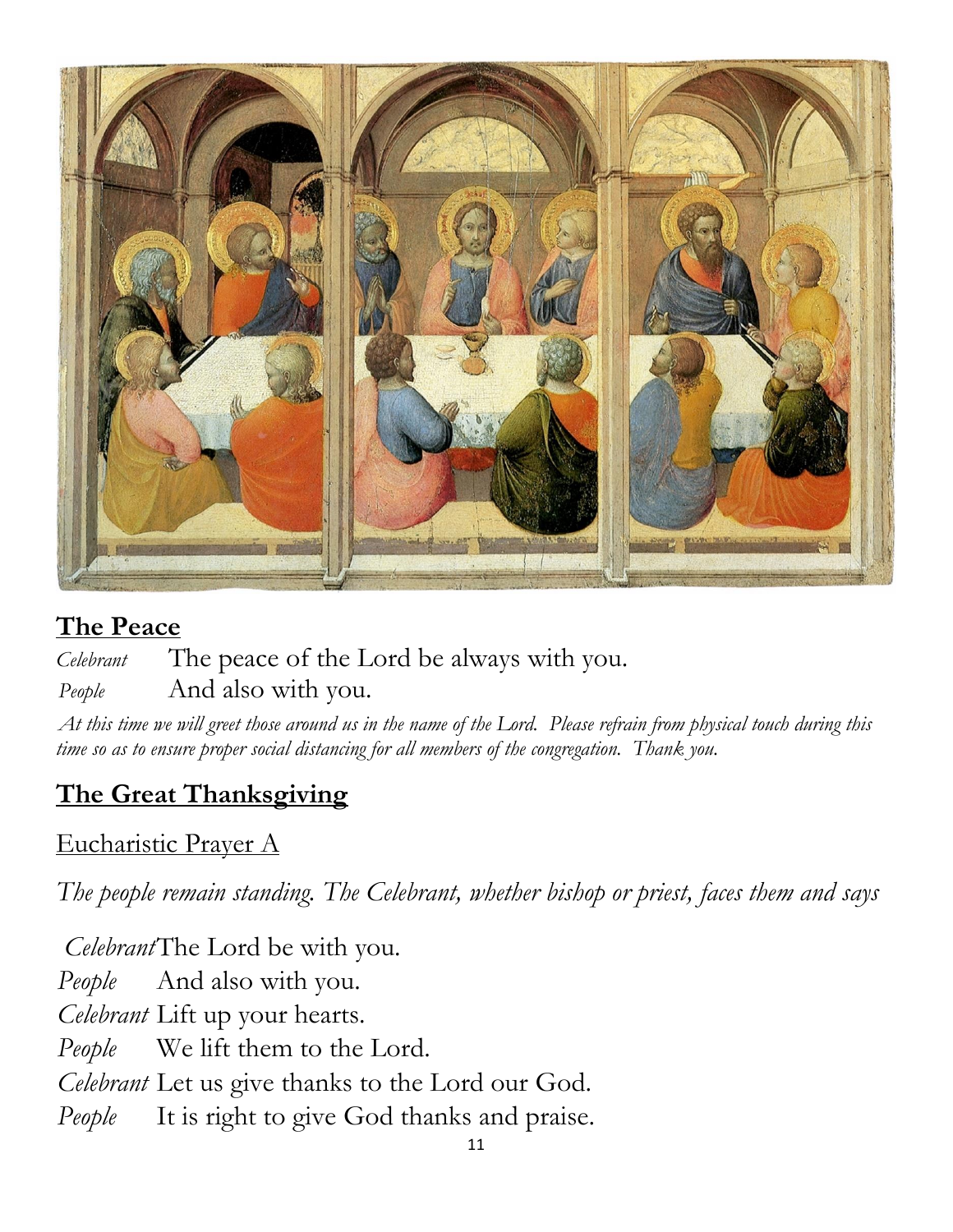It is right, and a good and joyful thing, always and everywhere to give thanks to you, Father Almighty, Creator of heaven and earth.

You bid your faithful people cleanse their hearts, and prepare with joy for the Paschal feast; that, fervent in prayer and in works of mercy, and renewed by your Word and Sacraments, they may come to the fullness of grace which you have prepared for those who love you.

Therefore, we praise you, joining our voices with Angels and Archangels and with all the company of heaven, who for ever sing this hymn to proclaim the glory of your name.

*Celebrant and People (said at noon service, sung at 7:00pm service)* Holy, holy, holy Lord, God of power and might, heaven and earth are full of your glory. Hosanna in the highest. Blessed is the one who comes in the name of the Lord. Hosanna in the highest.

## *The people stand or kneel.*

## *Then the Celebrant continues*

Holy and gracious Father: In your infinite love you made us for yourself, and, when we had fallen into sin and become subject to evil and death, you, in your mercy, sent Jesus Christ, your only and eternal Son, to share our human nature, to live and die as one of us, to reconcile us to you, the God and Father of all.

He stretched out his arms upon the cross, and offered himself, in obedience to your will, a perfect sacrifice for the whole world.

*At the following words concerning the bread, the Celebrant is to hold it, or to lay a hand upon it; and at the words concerning the cup, to hold or place a hand upon the cup and any other vessel containing wine to be consecrated.*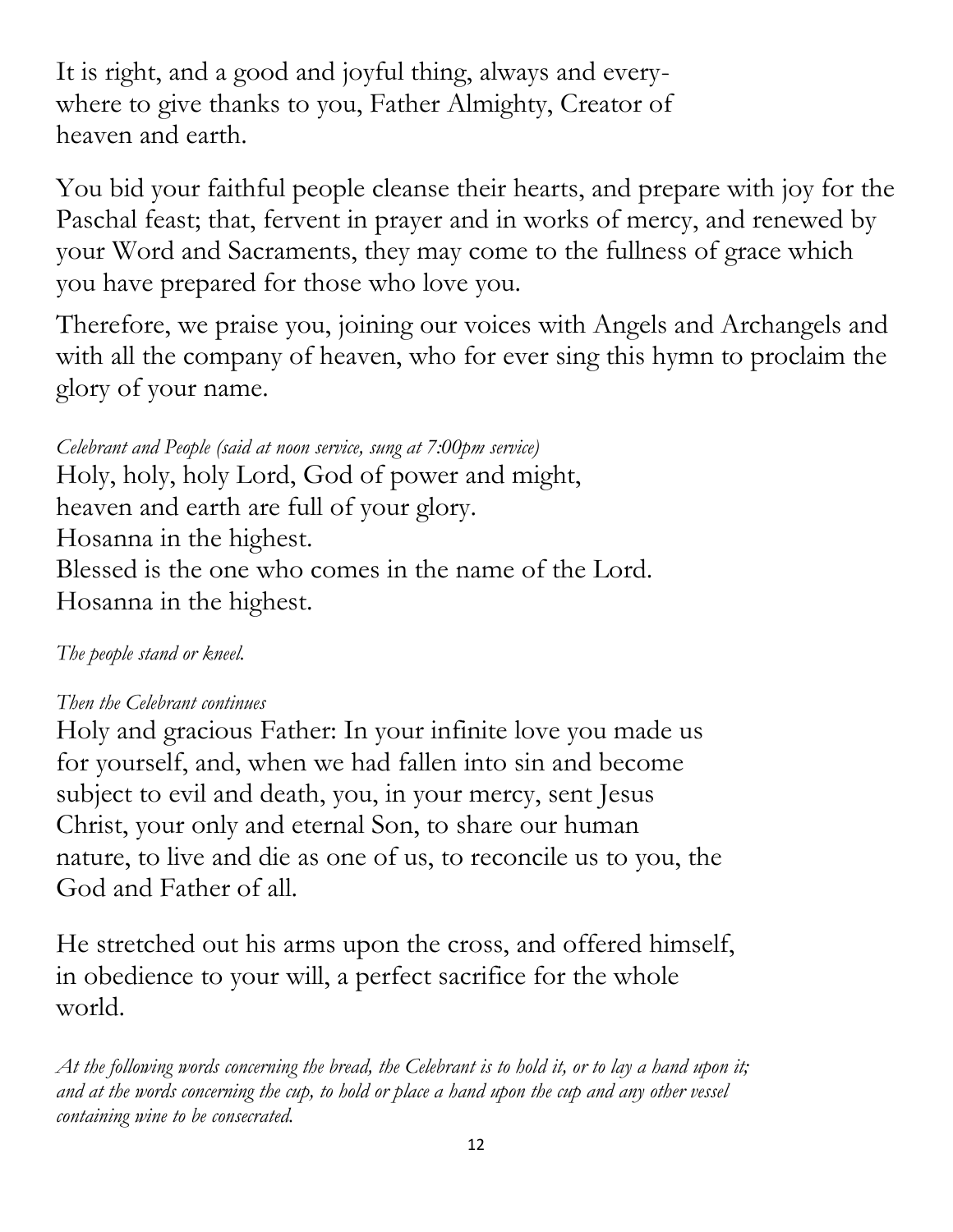On the night he was handed over to suffering and death, our Lord Jesus Christ took bread; and when he had given thanks to you, he broke it, and gave it to his disciples, and said, "Take, eat: This is my Body, which is given for you. Do this for the remembrance of me."

Therefore we proclaim the mystery of faith:

*Celebrant and People* Christ has died. Christ is risen. Christ will come again.

# *The Celebrant continues*

We celebrate the memorial of our redemption, O Father, in this sacrifice of praise and thanksgiving. Recalling his death, resurrection, and ascension, we offer you these gifts.

Sanctify them by your Holy Spirit to be for your people the Body and Blood of your Son, the holy food and drink of new and unending life in him. Sanctify us also that we may faithfully receive this holy Sacrament, and serve you in unity, constancy, and peace; and at the last day bring us with all your saints into the joy of your eternal kingdom.

All this we ask through your Son Jesus Christ: By him, and with him, and in him, in the unity of the Holy Spirit all honor and glory is yours, Almighty Father, now and for ever. *AMEN.*

*Celebrant* And now as our Savior Christ has taught us, we are bold to say:

*Celebrant and People together* 

Our Father, who art in heaven, hallowed be thy Name, thy kingdom come, thy will be done,

 on earth as it is in heaven. Give us this day our daily bread. And forgive us our trespasses, as we forgive those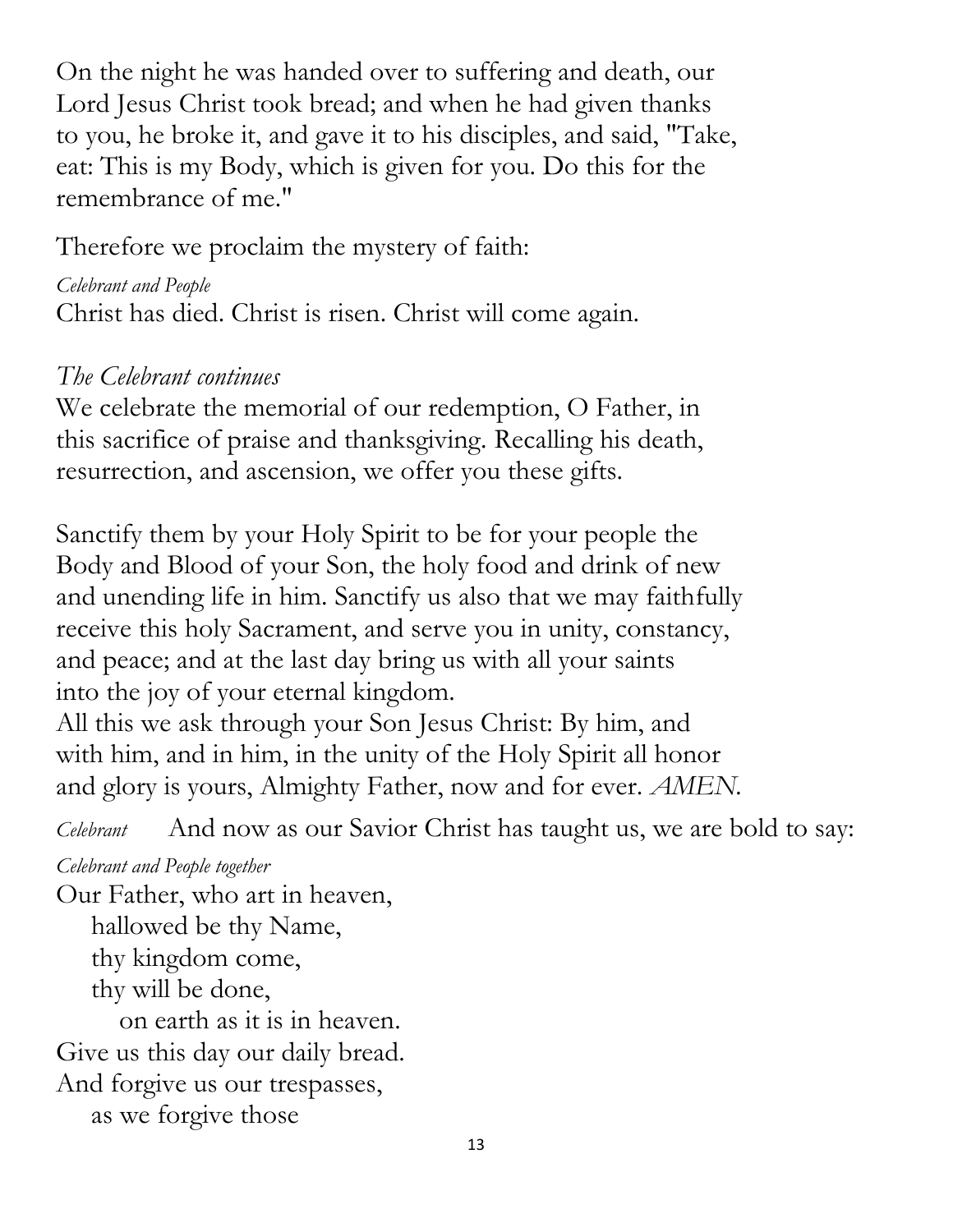who trespass against us. And lead us not into temptation, but deliver us from evil. For thine is the kingdom, and the power, and the glory, for ever and ever. Amen.

## The Breaking of Bread

*The Celebrant then breaks the Consecrated Bread Celebrant* Christ our Passover is sacrificed for us. Therefore let us keep the feast.

### *Celebrant and People*

Lamb of God, you take away the sins of the world: have mercy on us. Lamb of God, you take away the sins of the world: have mercy on us. Lamb of God, you take away the sins of the world: grant us peace.

## The Distribution of Communion

## The Prayer for Spiritual Communion

In union, O Lord, with your faithful people at every altar of your Church, where the Holy Eucharist is now being celebrated, I desire to offer to you praise and thanksgiving. I remember your death, Lord Christ; I proclaim your resurrection; I await your coming in glory. And since I cannot receive you today in the Sacrament of your Body and Blood, I beseech you to come spiritually into my heart. Cleanse and strengthen me with your grace, Lord Jesus, and let me never be separated from you. May I live in you, and you in me, in this life and in the life to come. Amen.

## The Prayer after Communion

*Celebrant* Let us pray. *Celebrant and People together*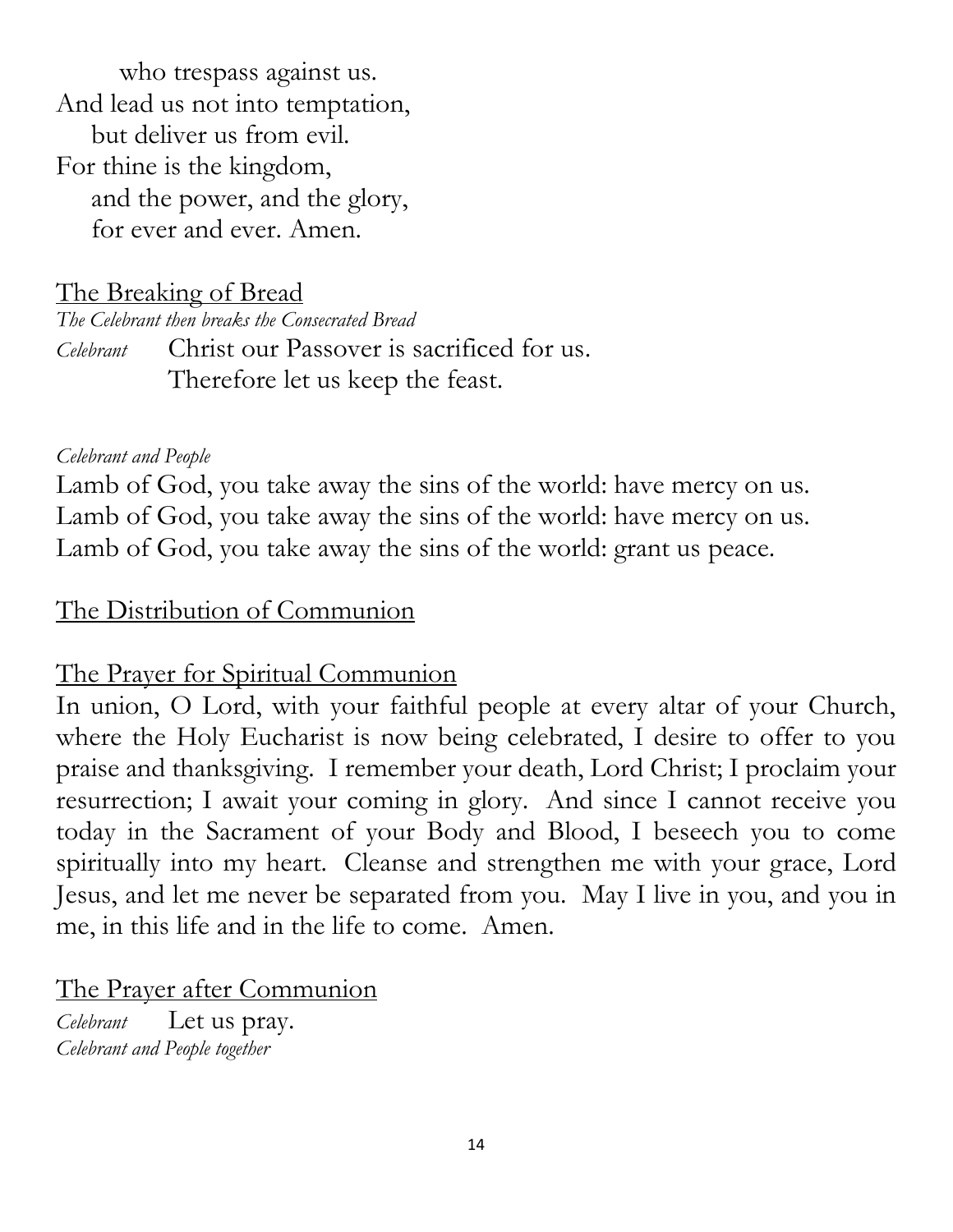Almighty and everliving God, we thank you for feeding us with the spiritual food of the most precious Body and Blood of your Son our Savior Jesus Christ; and for assuring us in these holy mysteries that we are living members of the Body of your Son, and heirs of your eternal kingdom. And now, Father, send us out to do the work you have given us to do, to love and serve you as faithful witnesses of Christ our Lord. To him, to you, and to the Holy Spirit, be honor and glory, now and for ever. Amen.

# **The Solemn Prayer over the People and the Blessing**

Grant, most merciful Lord, to your faithful people pardon and peace, that they may be cleansed from all their sins, and serve you with a quiet mind; through Christ our Lord. *Amen.* And the blessing of God almighty, the Father, the Son and the Holy Spirit, be upon you and remain with you forever. *Amen.*

*The Altar Party then retires in silence.*